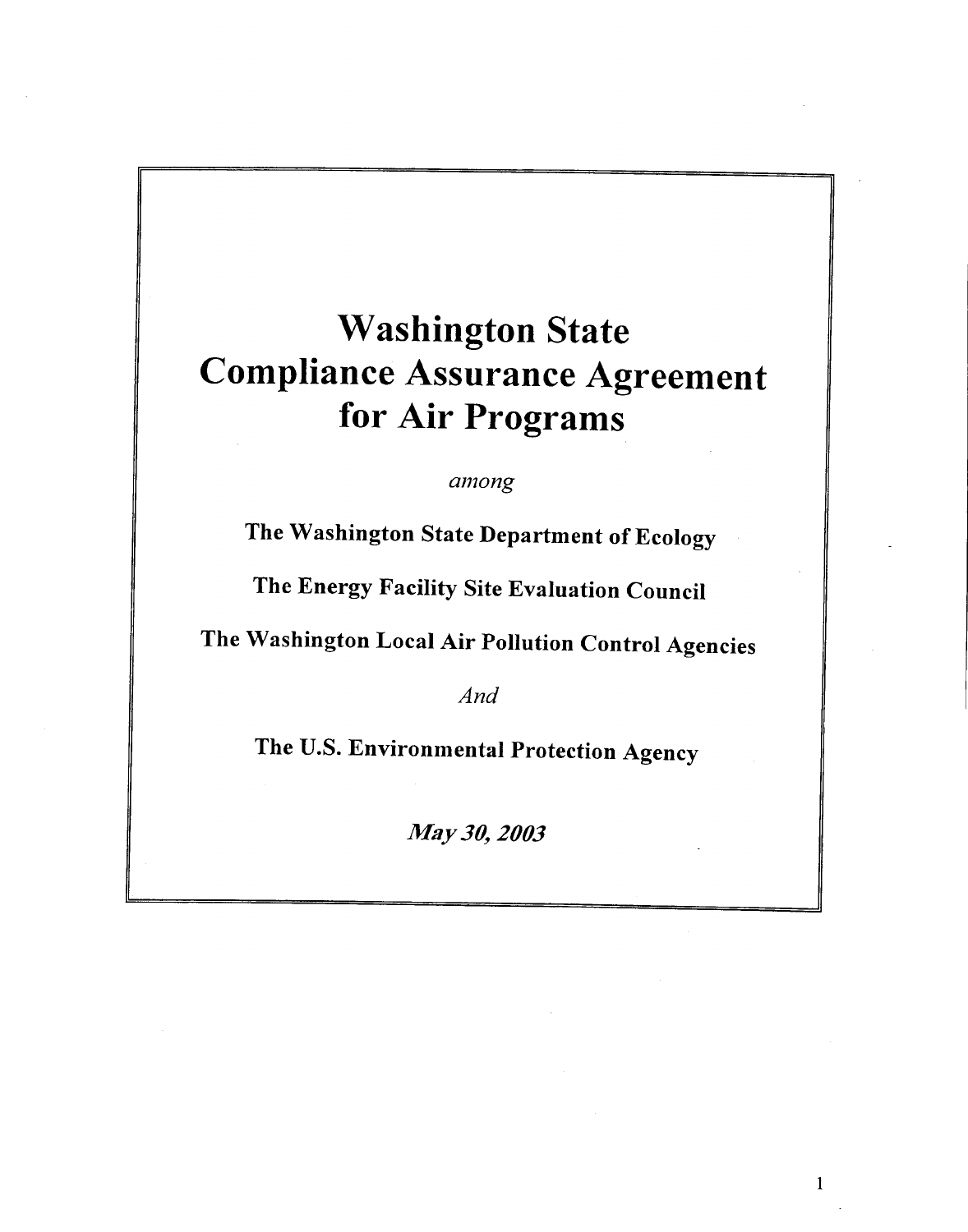# **Table of Contents**

- I. Applicability
- II. Purpose
- III. Statement of Authority
- IV. Guiding Principle
- V. Roles and Responsibilities
- VI. Collaborative Planning Process
- VII. Training
- VIII. Compliance Monitoring Strategy
- IX. Full Compliance Evaluations
- X. Enforcement Response
- XI. Record keeping and Reporting
- XII. HPV Communications
- XIII. Over file Procedures
- XIV. Performance Evaluation Process
- XV. Conflict Resolution
- XVI. Public Information
- XVII. Updating the Compliance Assurance Agreement
- XVIII. Limitations on Rights
- Appendices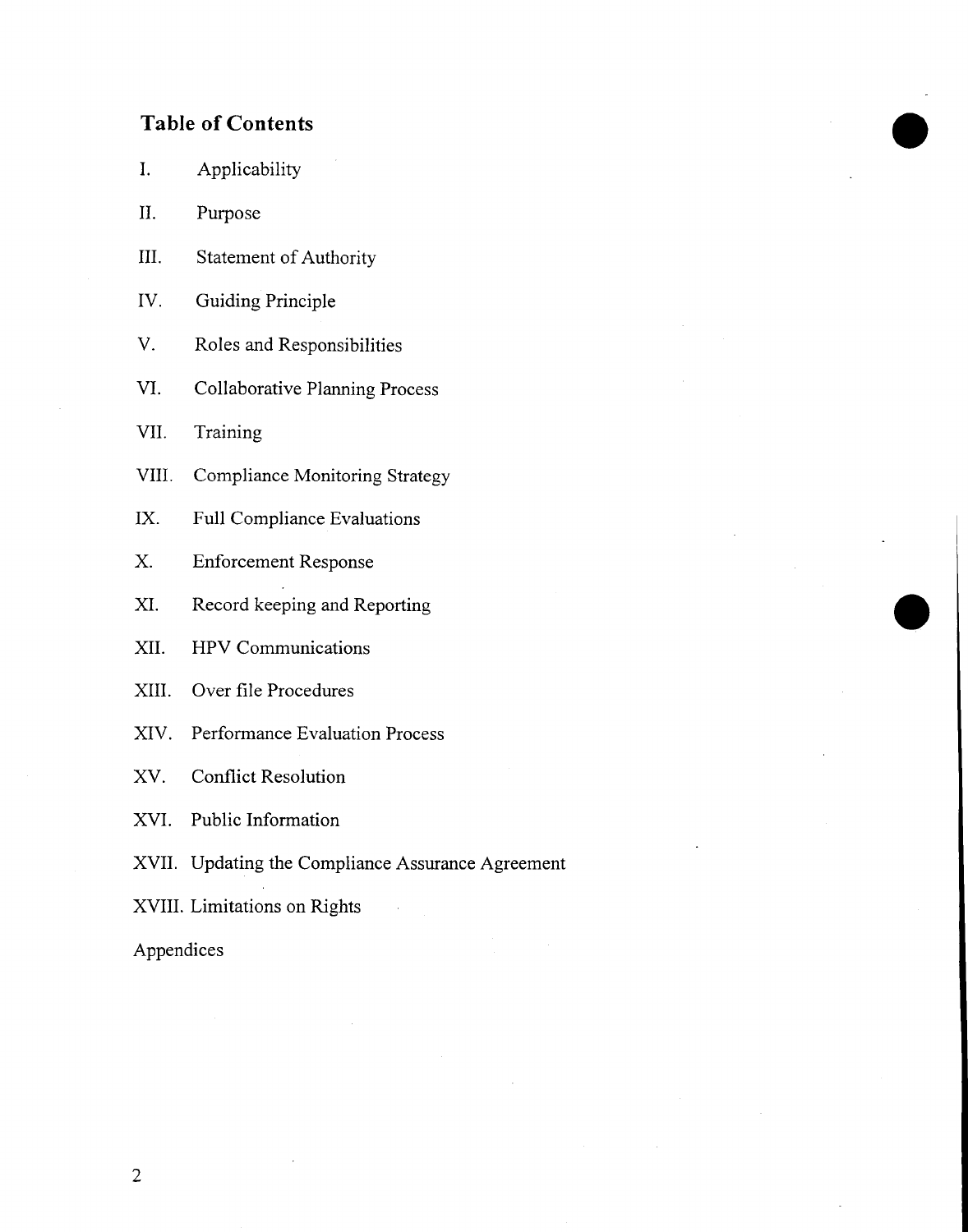# **Compliance Assurance Agreement**

## **I. Applicability**

This Agreement applies to the U.S. Environmental Protection Agency Region 10 (EPA), the Washington Department of Ecology (Ecology), Washington State's seven local air agencies (locals), and the Energy Facility Site Evaluation Council (EFSEC). The primary focus of this Agreement is to outline the procedures used to ensure compliance with federal and State air quality laws for sources that are subject to the EPA policy on *"Clean Air Act Stationary Source Compliance Monitoring Strategy, April 25, 2001. " (Appendix A)*

The stationary sources covered by this agreement include: all Title V and synthetic minor sources, including those at or greater than 80 percent synthetic minor sources subject to the Compliance Monitoring Strategy.

#### **II. Purpose**

The purposes of this Agreement are:

- To define the roles and responsibilities of EPA and the State and local air. agencies in ensuring stationary source compliance with the Washington SIP and federal air quality requirements, to describe federal expectations with respect to implementation of delegated programs, and to describe how and under what circumstances EPA's oversight authority will be exercised independent of the State or local air agencies.
- To describe enforcement and compliance procedures that the parties will follow in implementing federal and State air pollution control laws, including ensuring that High Priority Violations (HPV's) are addressed in accordance with federal and State laws and EPA's Timely and Appropriate Policy, unless explicit departures from the policy are mutually agreed upon.
- To describe the planning process and communication procedures that the parties will use regarding: identification of HPV's, actions taken or pending to resolve HPV, feedback from EPA on oversight inspections, and EPA's implementation of their enforcement authority.
- To describe a process for resolving conflicts that may arise between the parties.

#### **III. Statement of Authority**

As provided by various State laws, Ecology, the State's seven local air agencies, DOH, and EFSEC are authorized to regulate air quality in the State of Washington. The Washington Clean Air Act, Chapter 70.94 RCW, established Ecology's Air Quality Program, and the State's local air agencies. The seven local air agencies have jurisdiction over 20 of the State's 39 counties. The local air agencies are not part of Ecology, but are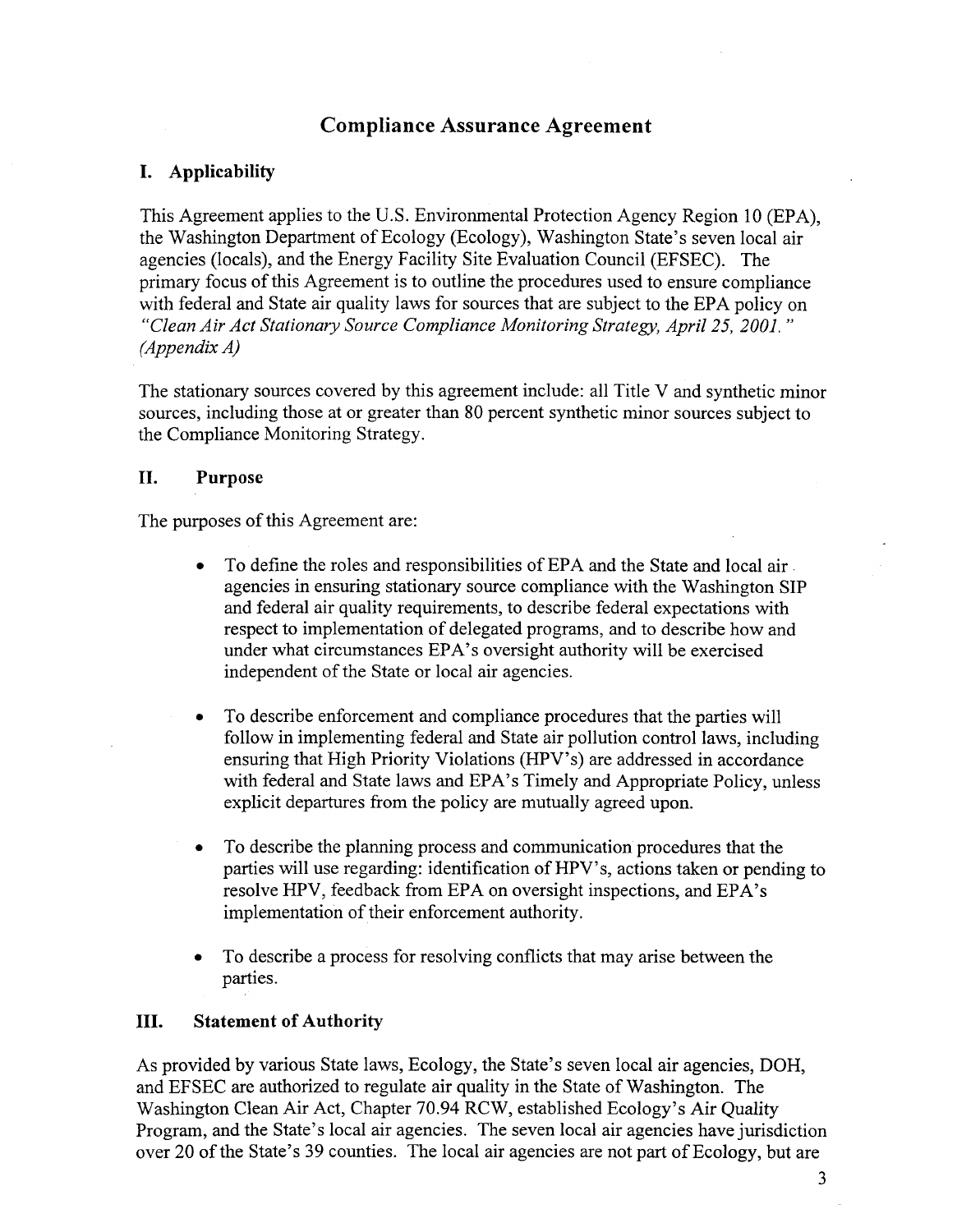separate municipal corporations, operating under their own boards of directors. Each local air agency may enact its own regulations or adopt Ecology's regulations.

Ecology's regional offices have jurisdiction over 19 of the State's 39 counties. In addition, Ecology's Industrial Section of the Solid Waste Program has statewide jurisdiction over chemical pulp mills and primary aluminum smelters under Ecology's authority in RCW 70.94.395. Similarly, all sources located on the Hartford Nuclear Reservation are regulated by Ecology's Nuclear Waste Program. The Washington Clean Air Act, under RCW 70.94.422, also recognizes DOH's jurisdiction over the radionuclide air emissions and EFSEC's separate authority to regulate large energy-related facilities.

Ecology and EFSEC are the only agencies delegated by EPA to issue PSD permits. For facilities not regulated by EFSEC, the delegated Title V permitting agencies, whether state or local, agree to enforce the requirement for a facility to obtain a PSD permit prior to commencing construction and to enforce the terms of any PSD permit. For facilities regulated by EFSEC, it is EFSEC's responsibility to enforce the requirement to obtain a PSD permit through EFSEC's site certification process prior to commencing construction, and to enforce the terms of any PSD permit that has been issued by EFSEC.

When Ecology is the agency that issues the PSD permit, it will make every reasonable effort to ensure the PSD permit and Title V permitting agency's NOC approvals are coordinated, and that the Title V permitting agency is satisfied with the terms of the PSD permit, prior to releasing the draft PSD permit for public comment and prior to issuing the final PSD permit. If the Title V permitting agency provides comments on the draft PSD permit on conditions it believes are inadequate, incomplete or unenforceable and Ecology is unresponsive to those comments, the Title V permitting agency may invoke the Conflict Resolution provisions of this agreement.

When EFSEC is the PSD permitting agency, it is also the delegated Title V permitting authority. EFSEC plans to establish contracts with local air authorities and Ecology for assistance with issuing PSD and Title V permits for sources under EFSEC jurisdiction. EFSEC, directly or through its PSD permitting contractor may request assistance from the jurisdictional Title V agency for a review of the draft PSD permit to determine if there are any Title V permit program issues related to inadequate, incomplete, or unenforceable requirements in the draft PSD permit.

All parties acknowledge EPA's authority under the federal Clean Air Act for ensuring compliance with, and enforcement of, federal requirements. In turn, EPA recognizes the State's responsibility, and that of the local air agencies, as primary implementers of delegated federal programs and State and local air quality laws and regulations.

#### **IV. Guiding Principle**

This agreement is based on the principle that collaborative planning and coordinated implementation should result in clear understanding among the parties. The parties are all committed to timely and clear communication with each other with a goal of "no surprises" concerning the implementation of this agreement. The parties agree to follow the *"EPA /State Agency Agreement on Compliance Assurance Principles" May 1997 (Appendix B)*

4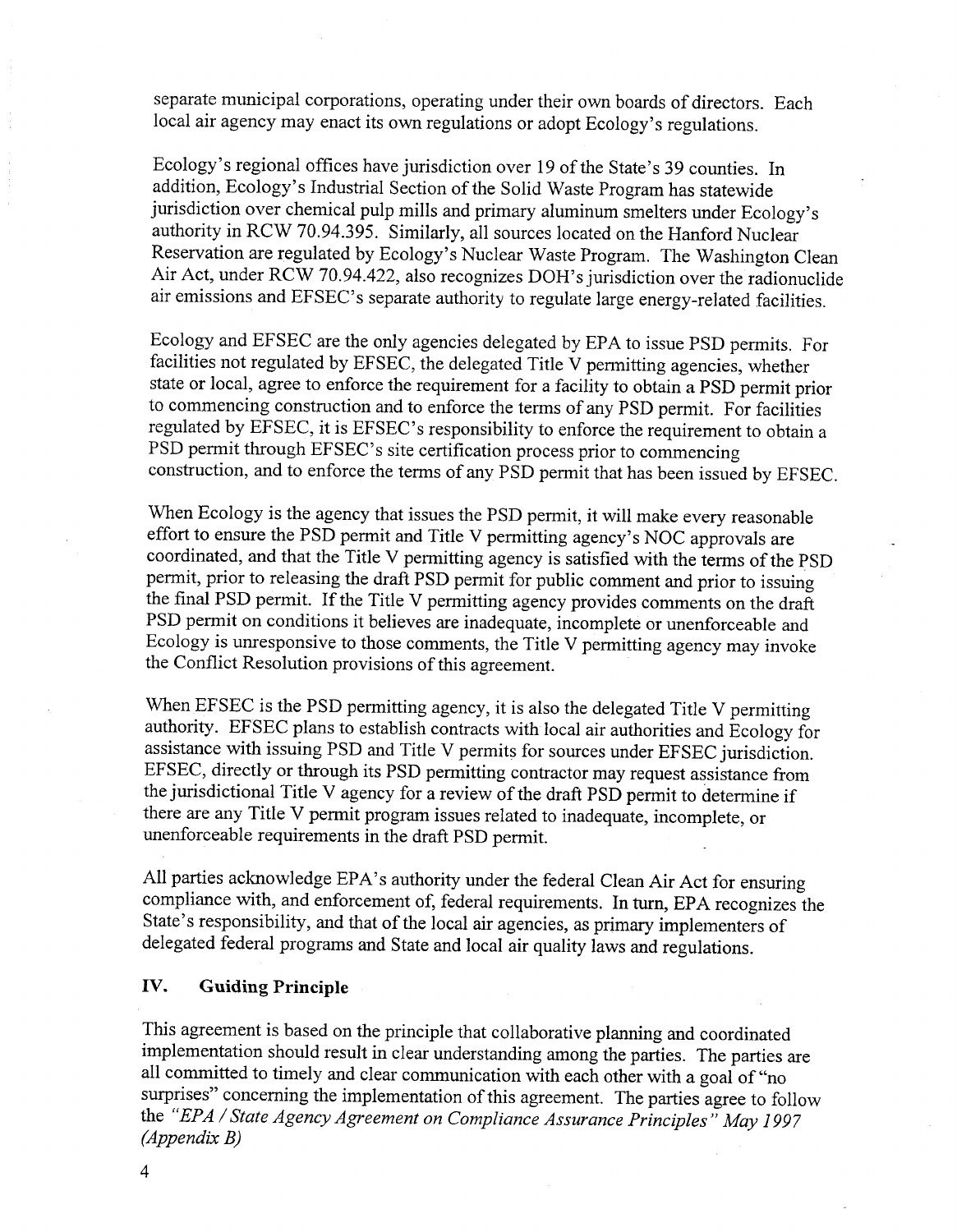## **V. Roles and Responsibilities**

## **A. State and Local Agency Roles**

In delegated programs, the role of the State and local agencies is that of primary enforcer or "front line" agency in program implementation. In any case where the local agency must defend an enforcement action, involving the terms of a PSD permit issued by Ecology, upon request of the local agency, Ecology will assist in the defense of the enforcement action.

In the situation where EFSEC is the PSD permitting agency and has contracted with Ecology or a local Title V agency to provide compliance monitoring and air operating permit review services, EFSEC is responsible to take the enforcement action and Ecology or the local agency contractor will assist EFSEC in defense of the action in accordance with the terms of their contract.

## **B. EPA Role**

In delegated programs, EPA's principal role is "back-up" for the State/local program. However, EPA may initiate an enforcement action, as appropriate, under any of the following circumstances:

- At the State or local air agency's request, including requests for assistance in the defense of an enforcement action involving the terms of a PSD permit;
- If a State or local air agency action is determined to be inadequate, or the State/local agency fails to carry out action in a timely or appropriate manner;
- As part of EPA's role established in the collaborative planning process, which includes those situations where national, regional, or sector initiatives warrant an EPA lead.

In non-delegated programs, EPA is the lead on compliance and enforcement issues. EPA will strive to keep the State and local air agencies informed of its activities in those programs, and to follow the "no surprises" principle.

# **C. Indian Country**

Environmental issues in Indian Country are addressed in accordance with Indian treaties, the U.S. Constitution, case law, statutes, executive orders, and historical relations between the United States and Indian tribes. EPA and tribal governments are usually the only regulators on reservations. EPA has not delegated any of the Clean Air Act programs to Indian tribes within the State of Washington.

However, EPA has approved Ecology's Part 70 (Title V) program as applying to lands within the Puyallup Reservation, except for Trust-restricted lands for which EPA retains permitting and enforcement responsibilities.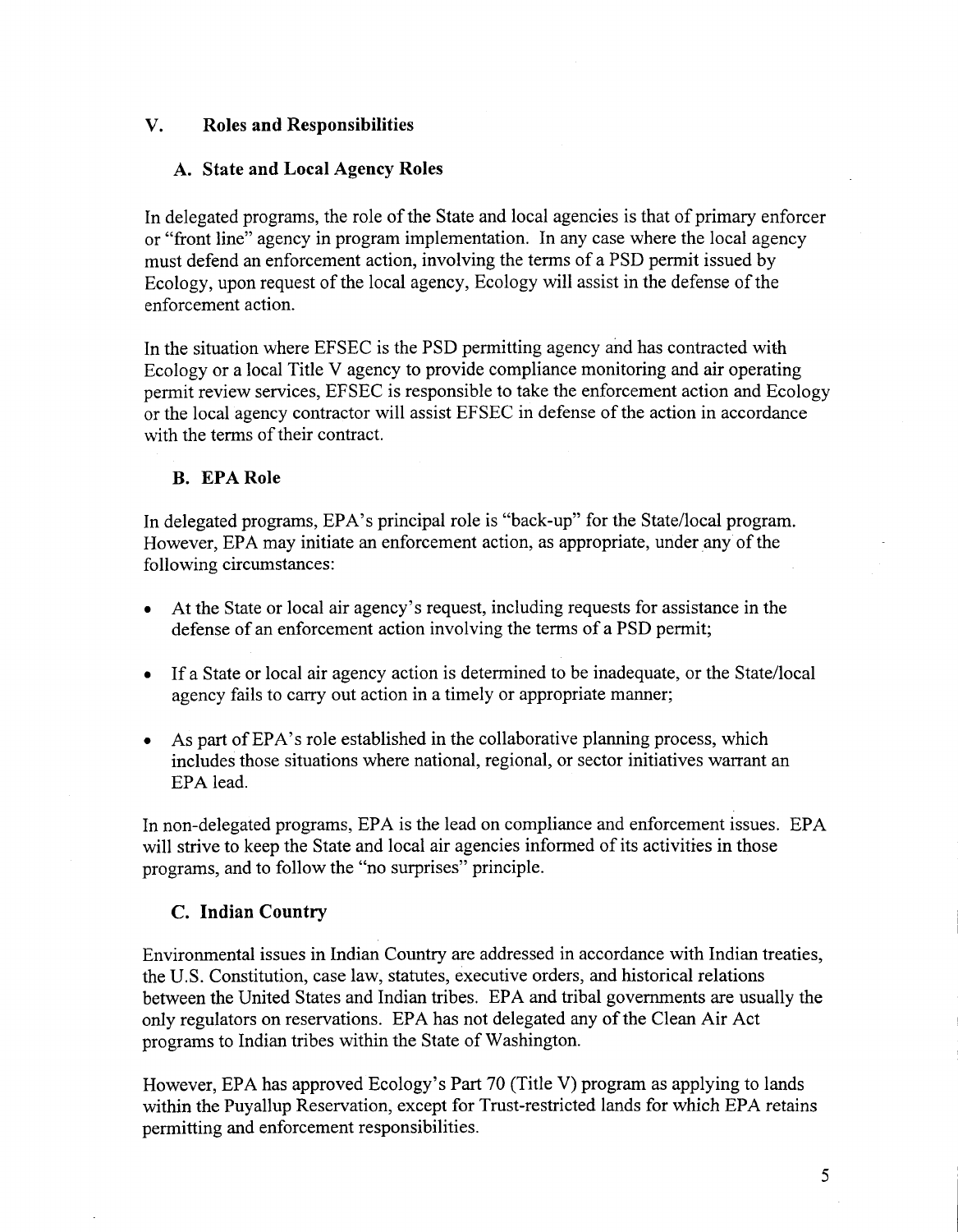# **VI. Collaborative Planning Process**

Twice a year (in the spring and fall) EPA will sponsor planning meetings with representatives from the State and local air agencies. The purposes of the meetings will be to:

- Discuss and identify agency roles in implementing upcoming national, regional, and sector initiatives for that year. (Fall)
- Develop and finalize the Compliance Monitoring Strategy schedule for the upcoming federal fiscal year. (Fall)
- Discuss State/local enforcement and compliance priorities. (Fall)
- Review the performance of EPA and the State and local air agency compliance and enforcement programs. (Spring)
- Discuss State and local air agency training plans for the upcoming year based on the previous year's program performance and other training needs. (Spring)

# **VII. Training**

EPA and the State and local air agencies agree to assure all inspectors are qualified to conduct inspections in accordance with EPA Order 3500.1. The State and local air agencies agree to provide training regarding State and local regulatory requirements. EPA commits to assist in providing adequate training to the State and local air agencies regarding enforcing federal regulations.

To achieve these training goals, EPA and the State and local air agencies will jointly identify training priorities on an annual basis as part of the Collaborative Planning Process, including considering training needs identified during oversight inspection activities.

## **VIII. Compliance Monitoring Plans**

The State and local agencies agree to submit a biennial Compliance Monitoring Plan in accordance with the *"Clean Air Act Stationary Source Compliance Monitoring Strategy, April 25, 2001" (Appendix A)* for discussion with, and approval by, EPA. The plan will include the following elements:

- 1. A facility-specific list (including the AFS identification numbers) of all Title V major sources. The list should identify by federal fiscal year those facilities for which a Full Compliance Evaluation will be conducted. It should also identify those for which an on-site visit will be conducted.
- 2. A facility-specific list (including the AFS identification numbers) of all at or greater than 80 percent synthetic minor sources. The list should identify by federal fiscal year those facilities for which a Full Compliance Evaluation will be conducted.
- 3. A plan to assure the data submitted and maintained in AFS is complete and accurate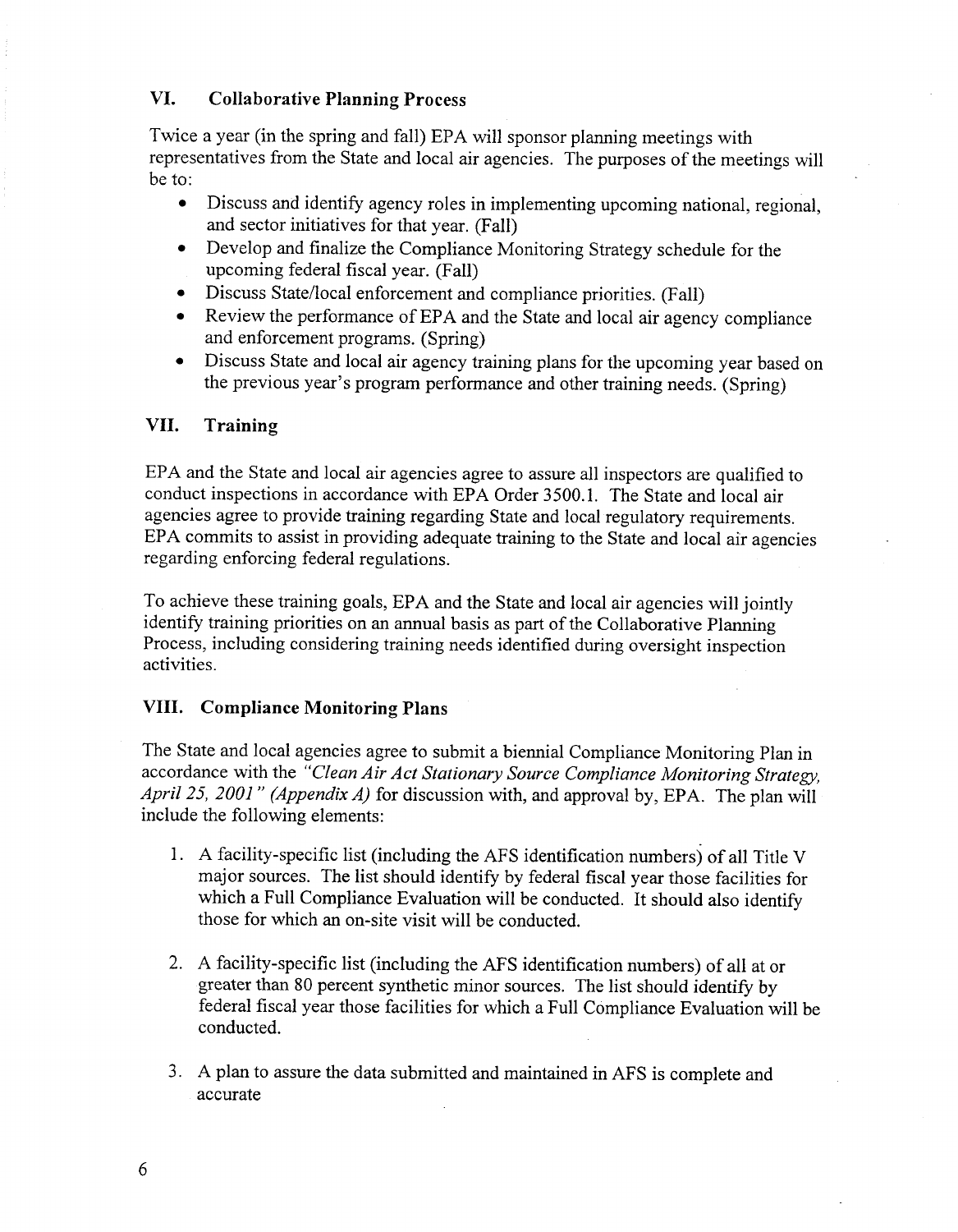If at the end of the first federal fiscal year, the State/locals anticipate or know that they will be unable to meet their two year commitments by the end of the second year, they should notify the Region and revise their CMS plan accordingly.

The State/locals may develop with EPA approval alternatives to the recommended evaluation frequencies. Alternatives may be developed on a facility-by-facility basis, or for an entire source category. However, in determining whether an alternative frequency is appropriate, the following factors should be considered:

- Compliance history,
- Location of facility,
- Potential environmental impact,
- Operational practices (e.g., whether operation is steady state or seasonal),
- Use of control equipment,
- Participation in Agency-sponsored voluntary programs (e.g., Project XL),
- Identified deficiencies in the overall State/local compliance monitoring program.

# **IX. Full Compliance Evaluations**

A Full Compliance Evaluation (FCE) may include onsite and/or offsite compliance assessments of a facility's emission units, records, and self-monitoring reports to determine compliance status.

## **A. On-Site Visits**

In most cases, an on-site visit is necessary to complete an FCE. The on-site visit should include a review of records and log books on source operations, observations of the facility in operation including control equipment and performance parameters (e.g., water flow rates, water pressure, static pressure drop, and control equipment power levels), visible emission observations, and an evaluation of compliance with permit conditions. Daily logbooks and continuous emission/parameter monitoring recording data sheets should be spot-checked for any apparent aberrations.

Not all the emission units require observation to qualify as an on-site visit. It depends on the size and type of facility. For smaller facilities with a few/some emission units, all the units should be observed during the on-site visit. For large facilities with many similar or identical emission units, a number of the units may be observed and coupled with other information (e.g., Environmental Management System reports), an FCE may still be determined for the facility.

# **B. Scope of Full Compliance Evaluations**

Generally, records at the regulatory agency and records maintained at the facility should be reviewed from the time of the last inspection or last full compliance evaluation. Records include CEM and continuous parameter monitoring reports, malfunction reports, excess emission reports, deviation reports, operation logbooks, inspection reports, compliance and enforcement documents, and correspondence.

# **X. Enforcement Response**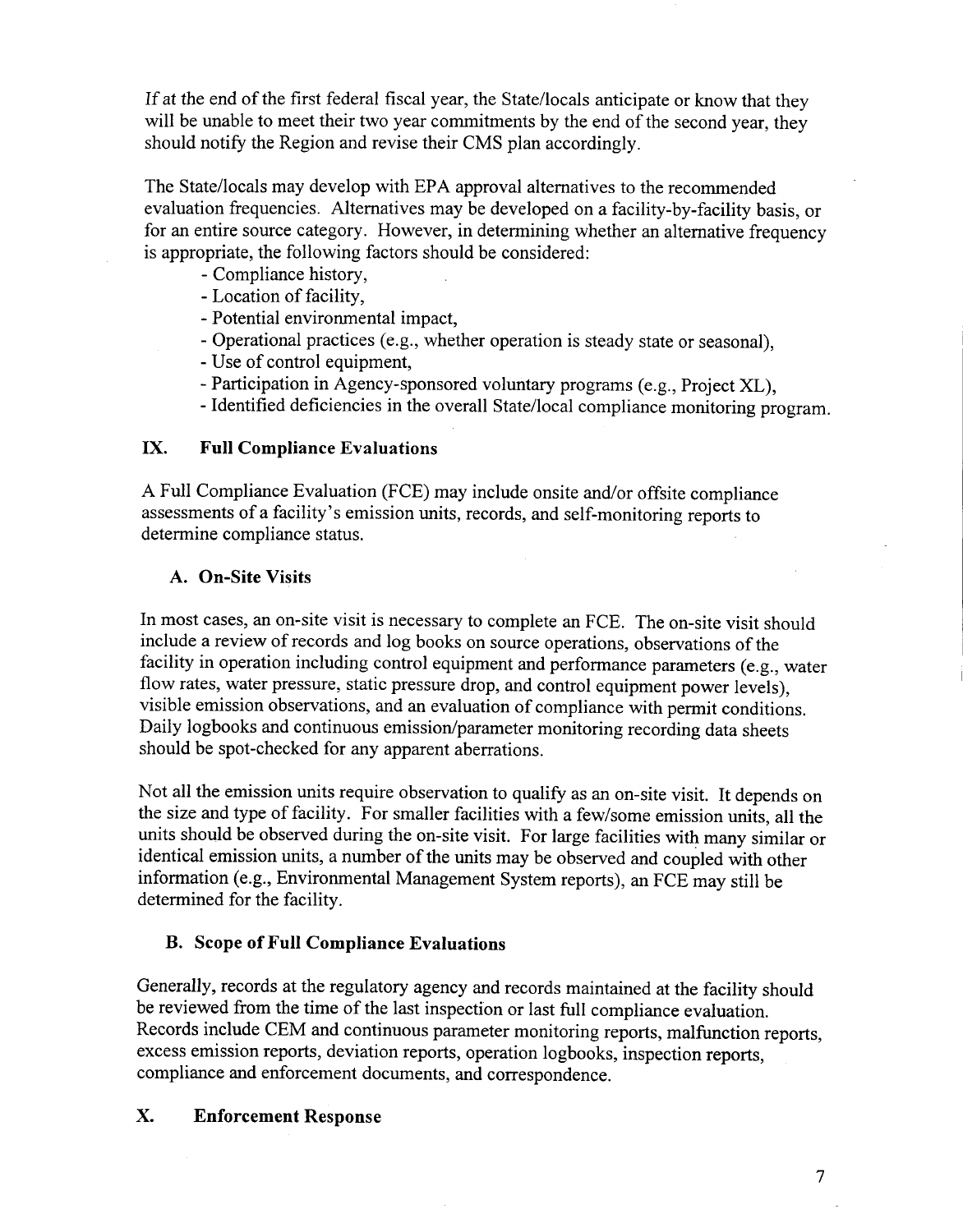#### **A. High Priority Violations**

The State and local air agencies agree to meet the requirements of the EPA Policy entitled *"The Timely and Appropriate (T&A) Enforcement Response to High Priority Violations, " December 22, 1998 (Appendix C)* using their statutory processes, regulatory directives, and enforcement guidance and policies.

#### **B. Penalties**

The State and local air agencies agree to recover economic benefit of noncompliance when penalizing violators. To the extent allowed by law, penalty amounts will include a gravity component as well as an economic benefit component. The State and local agencies will use their respective penalty policies in determining penalty amounts. In calculating economic benefit, the State and local air agencies may use, but are not limited to using, EPA's BEN model.

EPA accepts approvable supplemental environmental projects (SEPs) for reducing the gravity component of an assessed civil penalty. The State and local agencies will follow the EPA *"Final Supplemental Environmental Projects Policy, " May 1, 1998 (Appendix D),* in evaluating appropriate SEPs. This policy describes the conditions under which a SEP can be used to mitigate the gravity component of a civil penalty.

#### **XI. Record Keeping and Reporting**

#### **A. Compliance Evaluation Reports**

The State/locals may format compliance evaluation reports as they deem appropriate; however, the following basic elements should be addressed in the reports:

- (1) Facility information—facility name, location, mailing address, facility contact and phone number, Title V designation and mega-site designation.
- (2) General information—date, compliance evaluation category (i.e., Full Compliance Evaluation, Partial Compliance Evaluation, or Investigation), and official submitting the report.
- (3) Inventory and description of regulated emission units and processes
- (4) Information on previous compliance evaluations.
- (5) Compliance monitoring activities—processes and emission units evaluated; applicable requirements evaluated; on-site observations; whether compliance assistance was provided and if so, nature of assistance; any action taken by facility to come back into compliance during on-site visit.
- (6) Findings and recommendations relayed to the facility as a result of the compliance evaluation.

In providing the above information, the State/locals should reference or attach other relevant documents as appropriate to avoid duplication. For example, the relevant section of a Title V permit could be attached to the compliance evaluation report rather than rewriting all of the applicable requirements.

Compliance evaluation reports will be made available to EPA upon request.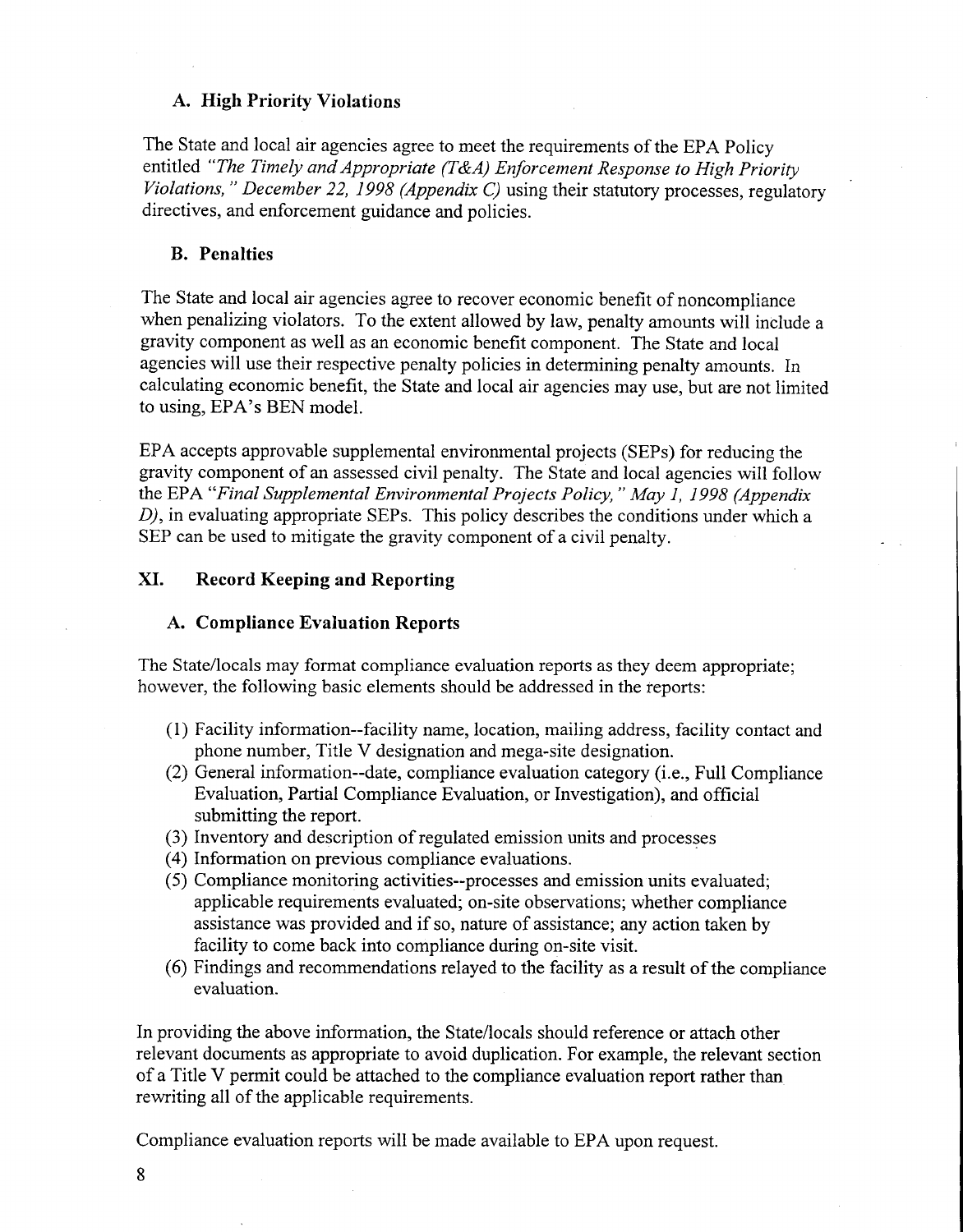# B. AFS Reports

All agencies share responsibility for entering their required data into the EPA data system and verifying data quality.

The State and local air agencies will maintain the Air Information and Retrieval System (AIRS) Facility Subsystem (AFS) as a complete and accurate inventory of compliance determinations and compliance activity at stationary sources of air pollution covered by this agreement. At least every quarter, the State and local air agencies will update AFS with current information. The updates will include the information requested in the EPA's guidance *"Minimum Data Requirements (MDRs) for Clean Air Act Stationary Source Compliance, "* dated December 22, 1993, April 24, 1998 and October 5, 2001 *(Appendix E).* For Title V and synthetic minor MACT sources, the applicable subparts will be entered into AFS.

EPA will enter HPV flags (e.g. Day 0, Day Addressed, Day Resolved, Lead Changes) in AFS. In addition to HPV flags, EPA will change the EPA compliance status of flagged sources accordingly. In the event AFS is modernized through the various EPA HQ software/hardware projects, EPA may renegotiate the HPV flag identification in AFS.

# XII. HPV Communications

The main purpose of HPV communications is to encourage discussion on the status and handling of HPVs. In order to coordinate enforcement activities and tracking by EPA and the State and local air agencies, bi-monthly HPV calls will be conducted as follows:

# *HPV Conference Calls:*

EPA will conduct conference calls every other month with all State and local agencies and distribute an agenda and updated HPV List to the State and local air agencies at least ten days prior to and the day before the call. The list will contain potential, current, addressed, and resolved HPV's. The State and local air agencies will provide written updates to the HPV List on the ongoing status of HPV's and will include written updates on potential HPV's to be discussed during the conference call. These updates will be sent at least one week prior to the scheduled call.

# *Purposes of HPV Calls:*

EPA and the State and local air agencies will use the conference call as an opportunity to discuss:

- The compliance status of significant violators
- New HPV's to be confirmed or considered
- Potential or current federal enforcement actions
- The status of State and local agency's enforcement actions
- The status of national enforcement initiatives and their potential impacts on sources
- New developments in federal enforcement guidance or its interpretation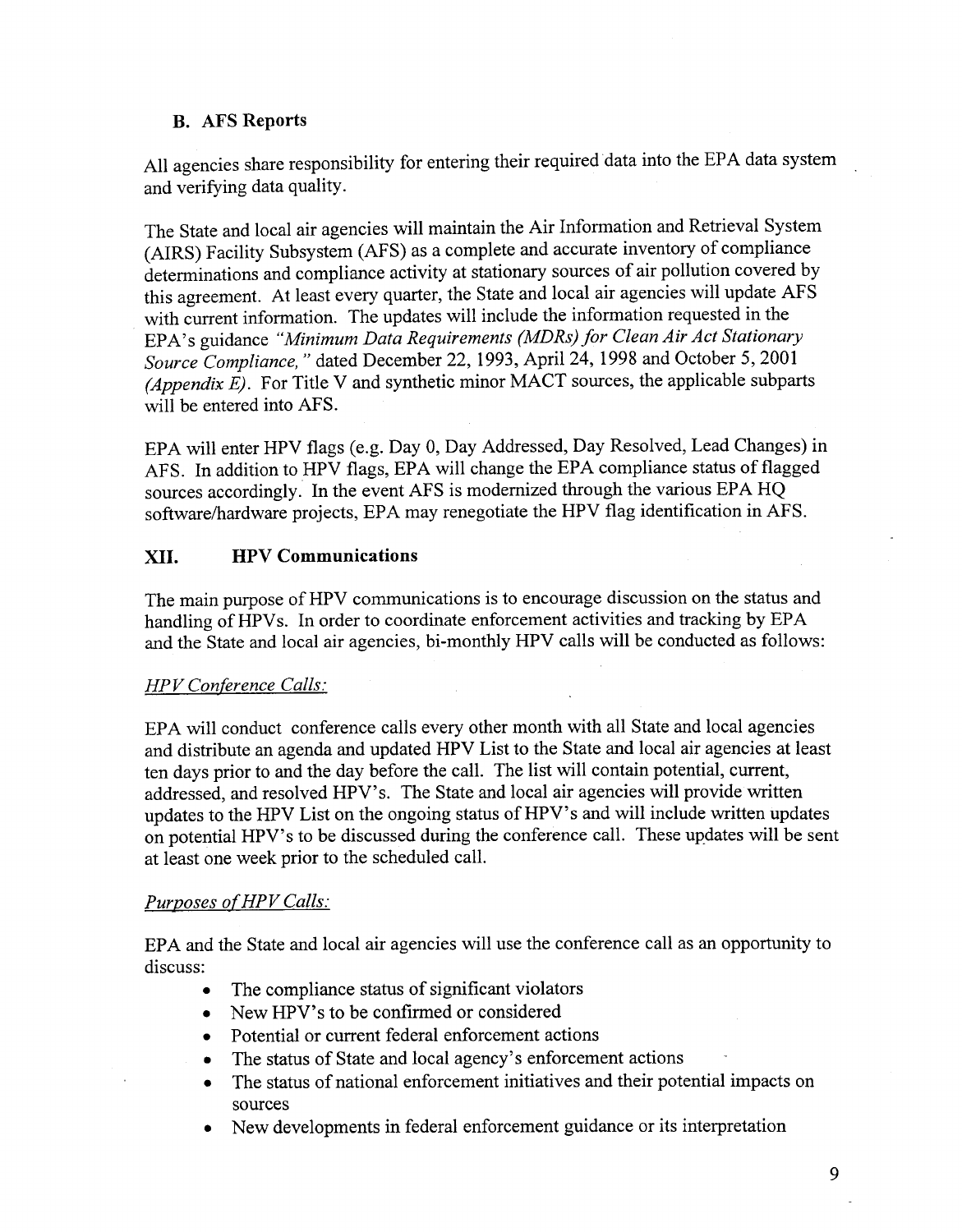# **XIII. Overfile Procedures**

In delegated programs, if the State or local air agency has not taken action in accordance with the HPV Policy, does not have agreement with EPA on a strategy for resolution, or has not made a convincing argument as to why EPA action is inappropriate, EPA may proceed with an enforcement action against an HPV after first providing the State or local air agency with notification of the proposed action. EPA shall communicate its intent to take enforcement action to the State or local agency orally and in writing, and allow an opportunity for discussion prior to initiating an enforcement action against an HPV in a delegated program.

EPA may also decide to over file if a civil penalty collected by the State or local air agency fails to recover the economic benefits of noncompliance plus some appreciable portion reflecting the gravity of the violation. Criteria for direct federal enforcement in delegated or authorized States are found in the July 20, 1993, EPA Memo entitled *"Oversight of State and Local Penalty Assessments: Revisions to the Policy Framework for State/EPA Enforcement Agreements, " (Appendix F).* EPA will give due consideration to the State and local air agency's own penalty policies and the effectiveness of its overall enforcement program in achieving deterrence in making an over file decision.

In addition, EPA recognizes that the State and local air agencies may request EPA to initiate a federal action or become involved in an enforcement action, and EPA will provide such support as appropriate, and consistent with its existing resources, authorities, policies, and enforcement objectives.

# **XIV. Performance Evaluation Process**

In the spring of each year, managers from EPA and the State and local air agencies will meet to review each agency's performance of the commitments contained in this Agreement. During that meeting, each agency will share its most significant areas of achievement for the year and identify at least one area where they plan to make improvement.

EPA may periodically conduct a more in-depth analysis of the compliance monitoring program as a whole. Before conducting such an analysis, EPA will inform the State/locals in advance of the criteria that will be used in the more in-depth analyses. EPA will follow the criteria, as agreed to, in the *"Compliance Assurance Program Evaluation Principles, "* approved on March 24, 1998 *(Appendix G).*

EPA may evaluate, for example, whether adequate inspector training is available; quality monitoring evaluations are being conducted; violations are being found; HPV's are appropriately addressed; and data are reported in an accurate and timely manner. They may also assess whether the State/locals are using an appropriate mix of compliance monitoring techniques, and making full use of all available data. In addition, EPA may attempt to quantify the impact of the compliance monitoring program on parameters such as compliance rates; specific and general deterrence; and moving beyond compliance.

#### **XV. Conflict Resolution**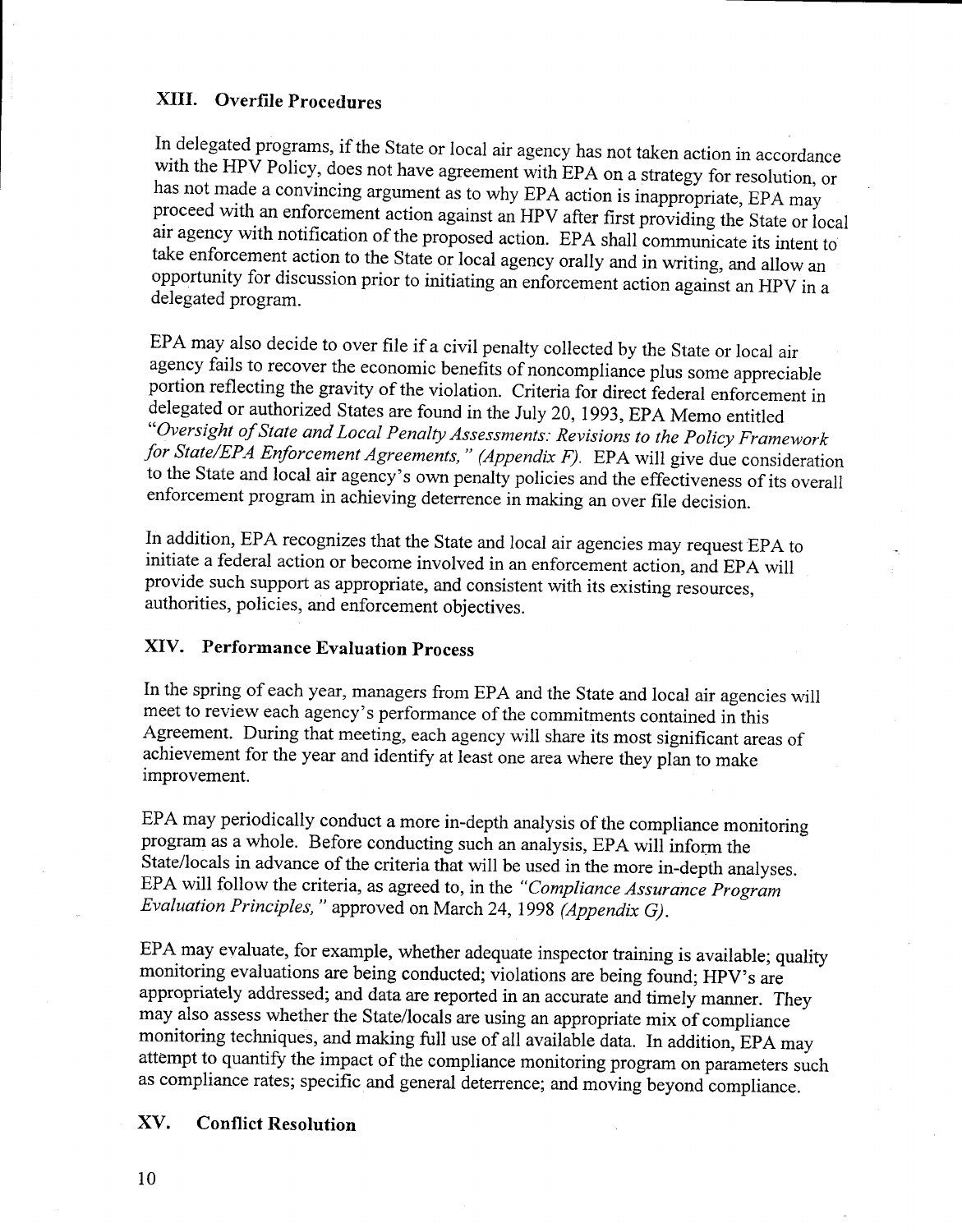EPA and the State and local air agencies recognize that disputes may occur. The agencies will attempt to resolve these disputes promptly and at the lowest level. If disputes cannot be resolved within 15 business days, they will be referred to the next level of management, unless the parties mutually agree to an extension of this time for further discussion. This management referral and resolution process will continue, if necessary, to the level of EPA Regional Administrator and to the Ecology Director, Local Air Pollution Control Officer or EFSEC Chair as appropriate.

#### **XVI. Public Information**

EPA and the State and local air agencies are committed to account publicly for their compliance and enforcement programs, and to maximize opportunities for joint releases of information on compliance activities and enforcement actions. EPA and the State and local air agencies agree to adhere to the concept of "no surprises" concerning compliance activities and enforcement actions, particularly when such situations involve the media.

In some instances, as a result of agency policy or other requirements, EPA and the State and local air agencies may need to maintain the confidentiality of agency records. In doing so, each agency will handle confidential records in a mutually satisfactory manner, and consistent with federal and State law.

It is also agreed that neither the State and local air agencies nor EPA waive their respective rights to withhold documents under the attorney-client privilege.

## **XVII. Updating the Compliance Assurance Agreement**

The terms of this Agreement remain in effect until a new agreement is reached. The Agreement may be revised upon notification by any party to the other parties of the desire to revise the Agreement and the basis for the request, and after the parties agree upon any such revisions to the Agreement.

This Agreement supersedes all previous Air Quality Program compliance assurance agreements.

#### **XVIII. Limitations on Rights**

This Agreement creates no defenses or third party rights. This Agreement is not intended to, does not, and may not be relied upon to create a right or benefit, substantial or procedural, enforceable at law by any person or by the parties to this agreement. This Agreement creates no limitations under federal or State law on the State and local air agencies or EPA.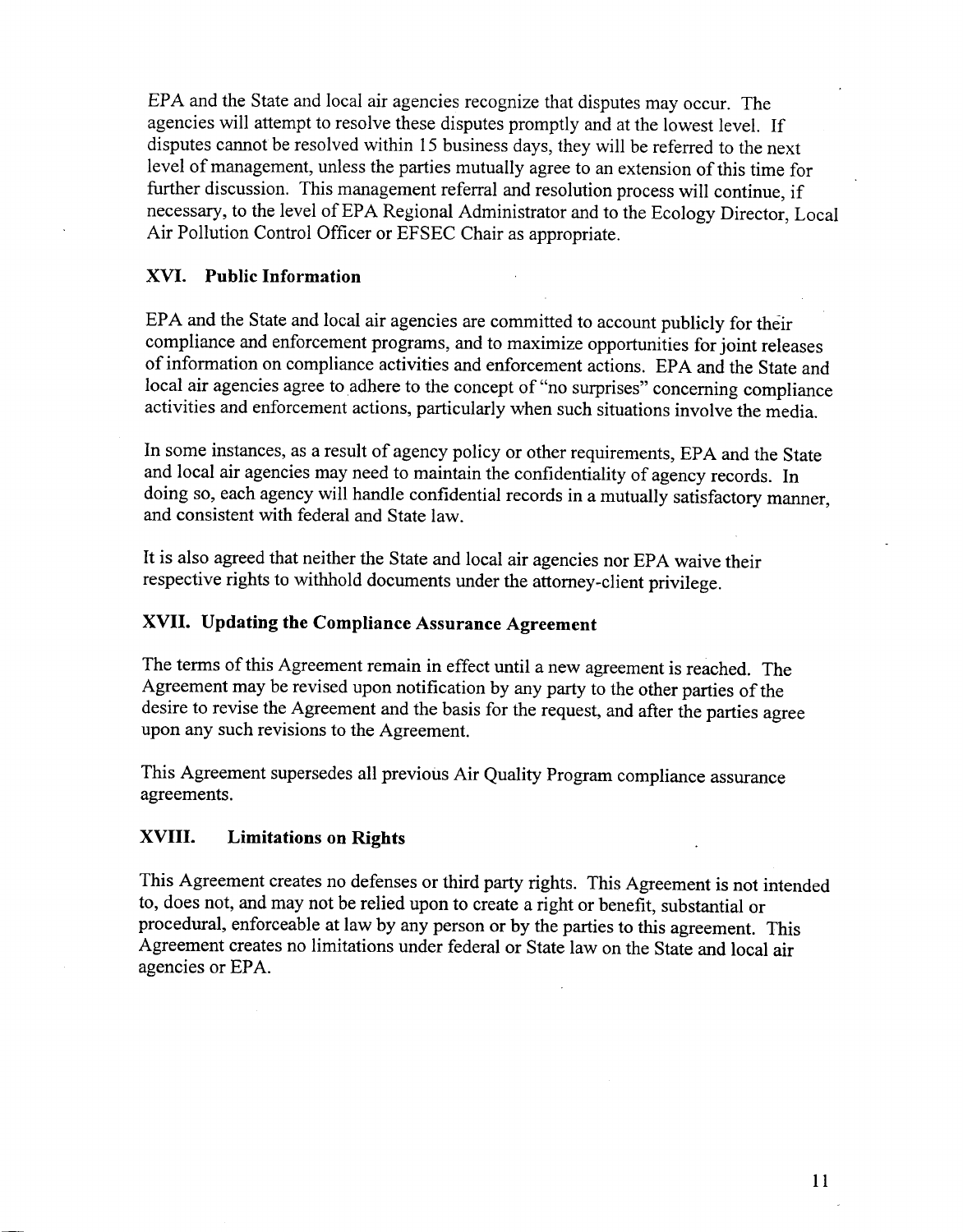#### **SIGNATORIES:**

 $\frac{1}{\sqrt{2}}$  5/30/03

Daniel D. Opalski Acting Director, Office of Air Quality EPA Region 10

James O. Luce Chair EFSEC

 $30\mu_{a}\sqrt{2003}$ 

Dave Lauer Director BCAA

Date

Date

 $\frac{\mathcal{S}}{\sqrt{30}}$ Ríchard Stedman

Executive Director ORCAA

 $34741/11$  $\frac{\partial \mathcal{M}}{\partial \theta}$  Date  $\frac{\partial \mathcal{M}}{\partial \theta}$  Eric Skelton

Robert Elliott Executive Director SWCAA

 $\frac{\frac{10}{11}}{\text{Date}}$ Jundasfr

Deputy Director, Washington Department of Ecology

Jamie Randies

'Director NWAPA

∕∘∑  $\mathcal{S}$ 

Dennis McLerran Executive Director PSCAA

Date

5/30/03<br>Date

Director **SCAPCA** 

Les Ornelas Director YRCAA

Date